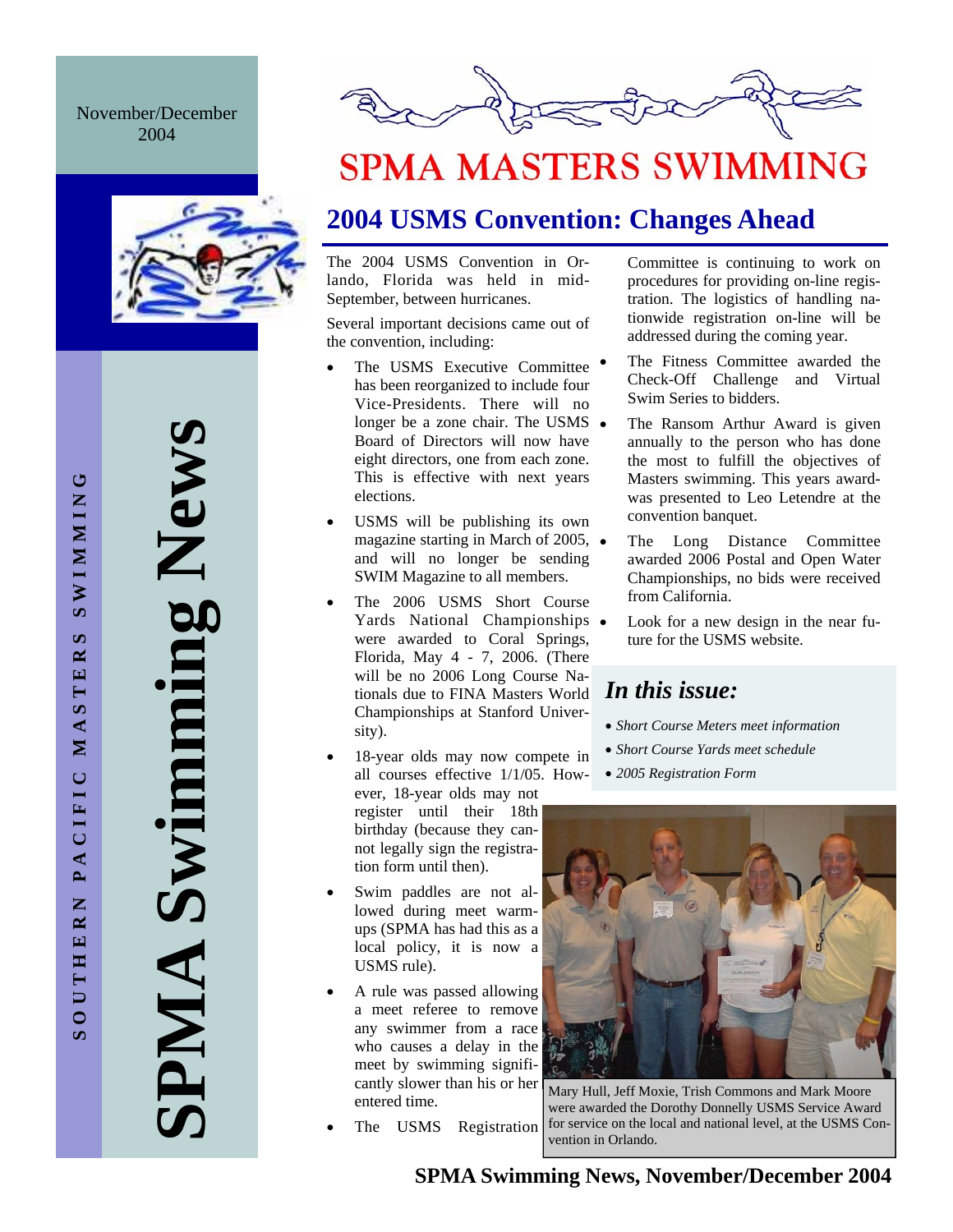# SWIM FOR LIFE!

## **SAN LUIS OBISPO, SANTA BARBARA (North) and KERN**

| SAN LUIS UDISFU, SANTA DAKDAKA (NOFUI) ahu KEKN                                       | Alan Freeman (805) 458-0989; alanfreeman@digitalputty.com                        |
|---------------------------------------------------------------------------------------|----------------------------------------------------------------------------------|
| ARROYO GRANDE: South County Aq Waves<br>ATASCADERO: Team Kman                         | Kass Flaig, (805)462-1691; kass@teamkman.org; www.teamkman.org                   |
| <b>BAKERSFIELD: Golden Wave Masters</b>                                               | Evelina Steele (661) 663-9884                                                    |
|                                                                                       | Val Kalmikous (661) 637-1403; www.bakersfieldswimclub.org                        |
| <b>BAKERSFIELD SWIM CLUB</b>                                                          |                                                                                  |
| <b>PASO ROBLES: North County Aquatics</b>                                             | Matt Brown (805) 239-3013, swimnca@aol.com; www.northcountyaquatics.com          |
| SAN LUIS OBISPO: TRISLO Roadrunners                                                   | Roger Warnes (805) 544-2385; coachwtrislo@aol.com; www.trislo.com                |
| SAN LUIS OBISPO MASTERS                                                               | Richard O'Neil (805) 543-9515; sloswimclub@sbcglobal.net; www.sloseahawks.org    |
| <b>SANTA BARBARA (South) and VENTURA</b>                                              |                                                                                  |
| CARPINTERIA, S. BARBARA: Channel Island                                               | Vic Anderson (805) 403-5425, vic.anderson@dakocytomation.com                     |
| OJAI: Ojai Masters                                                                    | Malchia Olshan (805) 646-1091, gjaidar@aol.com                                   |
| SANTA BARBARA: UCSB Masters                                                           | Jeremy Kipp (805) 637-0732; kipp11@juno.com                                      |
| SANTA BARBARA MASTERS                                                                 | William Robert (805) 966-9757                                                    |
| <b>THOUSAND OAKS: Daland Masters</b>                                                  | Peter Daland (805) 523-3207, 495-5210; peter@dalandswim.com                      |
| VENTURA AQUATIC CLUB                                                                  | Bob Anderson (805) 654-6400 ext.1345; banderson@vcccd.net                        |
| VENTURA COUNTY MASTERS                                                                | Ken Grey (805) 644-1735; gobuena@aol.com                                         |
| <b>LOS ANGELES (North)</b>                                                            |                                                                                  |
| <b>LANCASTER: Oasis Masters</b>                                                       | Tom Otto (661) 948-0057; ottolfixit@hotmail.com                                  |
| <b>PASADENA: Caltech Masters</b>                                                      | Suzanne Dodd (626) 449-7536; sdodd@ipac.caltech.edu                              |
| <b>PASADENA: Rose Bowl Masters</b>                                                    | Gary Anderson (626) 397-4999; gmandersonla@msn.com; www.rosebowlaquatics.com     |
| SANTA CLARITA MASTERS                                                                 | Doug Botton (661) 250-3766; dbotton@santa-clarita.com; pool: (661) 284-1470      |
| <b>LOS ANGELES</b> (Westside)                                                         |                                                                                  |
| <b>CULVER CITY: SCAQ</b>                                                              | SCAQ Office (310) 390-5700; www.swim.net/scaq                                    |
| EL SEGUNDO MASTERS                                                                    | Diane Graner-Gallas (310) 379-9109; diane.gallas@verizon.net                     |
| EL SEGUNDO: Play Hard Swim Hard                                                       | Marcel Rinzler                                                                   |
| LA WEST: UCLA Bruin Masters                                                           | Gerry Rodrigues (310) 702-9327; swimpro@pacbell.net                              |
| <b>SANTA MONICA: SCAQ</b>                                                             | SCAQ Office (310) 390-5700; www.swim.net/scaq                                    |
| <b>VENICE &amp; WESTCHESTER: SCAQ</b>                                                 | SCAQ Office (310) 390-5700; www.swim.net/scaq                                    |
| WEST HOLLYWOOD AQUATICS                                                               | Casey Schick (310) 288-6555 (team hotline); info@wh2o.org; www.wh2o.org          |
| <b>WOODLAND HILLS: Southwest Aq Masters</b>                                           | Fred Shaw (818) 347-1637; swamfred@aol.com; www.swam.us                          |
| <b>LOS ANGELES (Central and South)</b>                                                |                                                                                  |
| HOLLYWOOD: Hollywood Wilshire YMCA                                                    | Ricardo Espinoza (213) 639-7543; ricardo espinoza@vwcala.org                     |
| LA: City of Los Angeles Masters                                                       | Ricardo Vera (323) 906-7953; rvera@rap.lacity.org                                |
| LA DOWNTOWN & WEST: SCAQ                                                              | SCAQ Office (310) 390-5700; www.swim.net/scaq                                    |
| LA MID WILSHIRE: Meridian Swim Club                                                   | Timothy Sharpe (323) 710-5248; aquanatureboy@hotmail.com                         |
| <b>LOS ANGELES</b> (South Bay)                                                        |                                                                                  |
|                                                                                       |                                                                                  |
| HAWTHORNE: South Bay Swim Team                                                        | Kathy Davids (310) 643-6523, www.southbayswimteam.org                            |
| <b>LONG BEACH: Shore Aquatics</b>                                                     | SCAQ Office (310) 390-5700; www.swim.net/scaq                                    |
| <b>LONG BEACH Swim Club</b>                                                           | Tom Trapp                                                                        |
| LONG BEACH: Beach Swim Club Masters                                                   | Beach Swim Club hotline (562) 597-9744; www.beachswimclub.com                    |
| <b>LONG BEACH: Grunions</b>                                                           | Sergio Rodriguez (562) 252-0220, info@lbgrunions.com; www.lbgrunions.com         |
| RANCHO PALOS VERDES: Zenith Aquatics<br><b>TORRANCE</b> : LA Peninsula Swimmers       | Shari Twidwell (310)937-3535; shari@zapswimming.com                              |
|                                                                                       | Michael Hamm (310) 993-4977; swimdude41@aol.com                                  |
| <b>INLAND EMPIRE</b>                                                                  |                                                                                  |
| <b>INDIO:</b> Top Fin Aquatics                                                        | Veronica Duran (760) 564-5000; laquintamike@aol.com                              |
| <b>MURRIETA: TEAM Masters</b>                                                         | Debbie Mone (909) 461-6603; coachdebbie@nctimes.net                              |
| YUCAIPA: Masters of Yucaipa                                                           | Laurie Odlum (909) 790-9126; bobodlum@aol.com                                    |
| <b>ORANGE COUNTY</b>                                                                  |                                                                                  |
| <b>COAST MASTERS</b>                                                                  | Lou Giberson (949) 837-3091; lgiberson4@aol.com; Maurine Kornfeld (213) 469-8518 |
| FOUNTAIN VALLEY: Typical Tropical Swim Cl. Robert Sands (714) 969-1056; cwoof@msn.com |                                                                                  |
| <b>FULLERTON: FAST Masters Team</b>                                                   | Kevin Perry (714) 871-9616; kperryswim@earthlink.net                             |
| FULLERTON: Fullerton Comp. Aquatics                                                   | Pete Snyder (714) 992-7128; plschneid@yahoo.com                                  |
| HUNTINGTON BEACH: Golden West Swim Cl.                                                | Rick Graves (714) 892-7711 x55129; (714) 425-5657                                |
| HUNTINGTON BEACH SWIM CLUB                                                            | Buddy Belshe (949) 362-4727                                                      |
| <b>IRVINE NOVAQUATICS</b>                                                             | Mike Collins (949) 338-6682, mcollins@multisports.com; www.novaquatics.com       |
| <b>IRVINE:</b> Sports Club                                                            | Matt Smith (949) 975-8400, mattsmith@thesportsclub.com                           |
| <b>IRVINE: UCI Masters</b>                                                            | Lucy Johnson (949) 824-5830, lucyj@uci.edu; www.masterswim.uci.edu               |
| <b>MISSION VIEJO MASTERS</b>                                                          | Mark Moore (949) 380-2552; m.w.moore@cox.net; mastersmynswim.org                 |
| NEWPORT BEACH MASTERS                                                                 | Ronald Clark (949) 673-5278; vimclark@hotmail.com                                |
| <b>NEWPORT BEACH: Lifeguard Association</b>                                           | Jim Turner (949) 640-5350; nadineturner $3@cos$ .net                             |
| <b>NEWPORT BEACH: Pacific Coast Aquatics</b>                                          | Mark Desmond (949) 733-0044; markdesmond@highhopes.ws                            |
| <b>TUSTIN: SOCAL</b>                                                                  | Debra Cruze-Meyer (714) 241-8590; decruzmyer@hotmail.com                         |
| VILLA PARK: Orange Regional Comp. Aquatics                                            | Mark Tierney (714) 639-7531; mtierney@msn.com                                    |
| YORBA LINDA: East Lake Eagle Rays                                                     | Bill Peery (714) 701-9440; wpeery@elvca.com                                      |
| <b>LAS VEGAS</b>                                                                      |                                                                                  |
| <b>HENDERSON Southern Nevada Masters</b>                                              | Frank Lowery (702) 400-2790; Dan Geary (702) 617-8130; flowery719@cox.net        |
| CITY OF LAS VEGAS MASTERS                                                             | Victor Hecker (702) 247-7788; heckerrealestate@hotmail.com                       |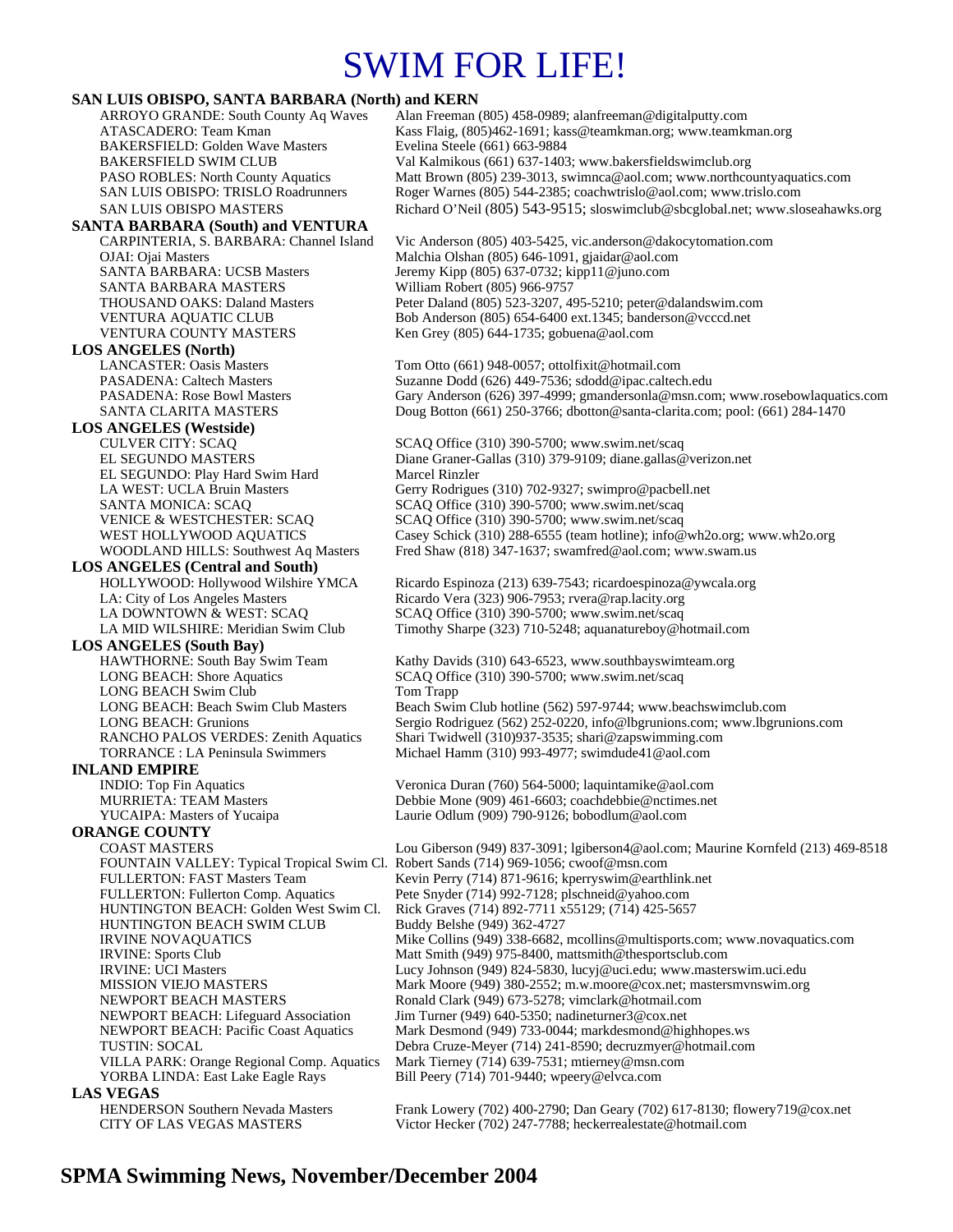# SPMA Competition Information and Instructions

**Rules:** Current USMS and SPMA rules will govern. All events are timed finals. Swimmers must check in with the Clerk of Course for deck seeded events that they wish to swim. After an event has been officially closed, swimmers may not check in. Age as of the last day of the meet determines age group for the meet. You must be 19 years of age to compete in short course yard meets. If your 19th birthday is before December 31st, 2004 you may swim long course meters and short course meters meets during 2004.

**Eligibility:** Events are open to any **current** USMS registered swimmer or a foreign swimmer with a valid travel permit. SPMA swimmers are encouraged to submit their registration application with the submitted entry card, if NOT currently registered.

**Affiliation:** A swimmer's affiliation as stated on the consolidated entry card, if valid as of the first day of the meet, will apply throughout the meet, except that swimmers may unattach at any time. **Submitted Times:** Please enter your best time, a reasonable estimate or a workout time. All times must be submitted on a SPMA consolidated entry card or a copy of a SPMA consolidated entry card

(below). Do not mail in the meet entry form.

**Entry Confirmation:** To avoid any concern regarding receipt of entry card, enclose a self-addressed stamped envelope or postcard or mail card "Return Reply Request". No certified, registered or special delivery mail will be accepted. Receipt of entry will not be verified by phone.

**Strictly Forbidden**: Entering more than 5 individual events per day; using hand paddles in warm-up areas; diving in warm-ups unless in designated sprint lanes (entering the warm-up pool must be done with feet first with one hand in contact with the pool deck); smoking in any area where swimmers may be present.

**Open Water:** Swimmers using non-porous neoprene swim suits, wetsuits, or other non-porous attire will be ineligible for awards or place points.

## *Many the Check out our website Check out our website hosting www.spma.net providing dinner! for up-to-date information*

## SOUTHERN PACIFIC MASTERS ASSOCIATION • CONSOLIDATED ENTRY CARD

|                             | Name                                 |              |                                       |                                                               | Male                                                                                                                                                                                                                           |                                                            |                                      |                     |                                          |  |
|-----------------------------|--------------------------------------|--------------|---------------------------------------|---------------------------------------------------------------|--------------------------------------------------------------------------------------------------------------------------------------------------------------------------------------------------------------------------------|------------------------------------------------------------|--------------------------------------|---------------------|------------------------------------------|--|
|                             | Birthdate $\frac{1}{\sqrt{2}}$       |              | Age                                   |                                                               | Club and the contract of the contract of the contract of the contract of the contract of the contract of the contract of the contract of the contract of the contract of the contract of the contract of the contract of the c |                                                            | $Phone($ $)$ $)$ $)$                 |                     |                                          |  |
| Event<br>No.                | <b>FREESTYLE</b><br>(Submitted Time) | Event<br>No. | <b>BACKSTROKE</b><br>(Submitted Time) | Event<br>No.                                                  | <b>BREASTSTROKE</b><br>(Submitted Time)                                                                                                                                                                                        | Event<br>No.                                               | <b>BUTTERFLY</b><br>(Submitted Time) | Event<br>No.        | <b>INDIV. MEDLEY</b><br>(Submitted Time) |  |
|                             | 50                                   |              | 50                                    |                                                               | 50                                                                                                                                                                                                                             |                                                            | 50                                   |                     | 100                                      |  |
|                             | 100                                  |              | 100                                   |                                                               | 100                                                                                                                                                                                                                            |                                                            | 100                                  |                     | 200                                      |  |
|                             | 200                                  |              | 200                                   |                                                               | 200                                                                                                                                                                                                                            |                                                            | 200                                  |                     | 400                                      |  |
|                             | 400/500                              |              |                                       |                                                               |                                                                                                                                                                                                                                |                                                            |                                      | FOR OFFICE USE ONLY |                                          |  |
|                             | 800/1000                             | Surcharge    |                                       |                                                               |                                                                                                                                                                                                                                | No. of events ________ $\times$ \$ ________ = \$ _________ |                                      |                     | Amt Rec'd                                |  |
|                             | 1500/1650                            | Total        |                                       |                                                               | $\sim$                                                                                                                                                                                                                         |                                                            |                                      |                     |                                          |  |
| Include a copy of USMS card |                                      |              |                                       | Signature on back is REQUIRED!<br>Include a copy of USMS card |                                                                                                                                                                                                                                |                                                            |                                      |                     |                                          |  |

Late or incomplete entries (no fee, incomplete entry card, incomplete enty data) or entries postmarked after due date MAY **BE REJECTED!** 

ALL MASTERS swimmers are required to send a photo-copy of their USMS card with their entry card. ALL Masters swimmers may be asked to show their USMS card if requested at the meet.

"I, the undersigned participant, intending to be legally bound, hereby certify that I am physically fit and have not been otherwise informed by a physician. I acknowledge that I am aware of all the risks inherent in Masters swimming (training and competition), including possible permanent disability or death, and agree to assume all of those risks. AS A CONDITION OF MY PARTICIPATION IN THE MASTERS SWIMMING PROGRAM OR ANY ACTIVITIES INCIDENT THERETO, I HEREBY WAIVE ANY AND ALL RIGHTS TO CLAIMS FOR LOSS OR DAMAGES, INCLUDING ALL CLAIMS FOR LOSS OR DAMAGES CAUSED BY THE NEGLIGENCE, ACTIVE OR PASSIVE, OF THE FOLLOWING: UNITED STATES MASTERS SWIMMING, INC., THE LOCAL MASTERS SWIMMING COMMITTEES, THE CLUBS, HOST FACILITIES, MEET SPONSORS, MEET COMMITTEES, OR ANY INDIVIDUALS OFFICIATING AT THE MEETS OR SUPERVISING SUCH ACTIVITIES.

In addition, I agree to abide by and be governed by the rules of USMS."

| <b>PLEASE SIGN:</b>                                                                                                                               | <b>DATE</b>                                    |  |  |
|---------------------------------------------------------------------------------------------------------------------------------------------------|------------------------------------------------|--|--|
| Is this your first Masters Meet?<br>Yes                                                                                                           | Non-SPMA swimmers please include your address: |  |  |
| No                                                                                                                                                | Street:                                        |  |  |
| Read the meet information sheet carefully. Make your<br>check payable as shown on the meet information sheet<br>and mail it to the address shown. |                                                |  |  |
| 12/94                                                                                                                                             |                                                |  |  |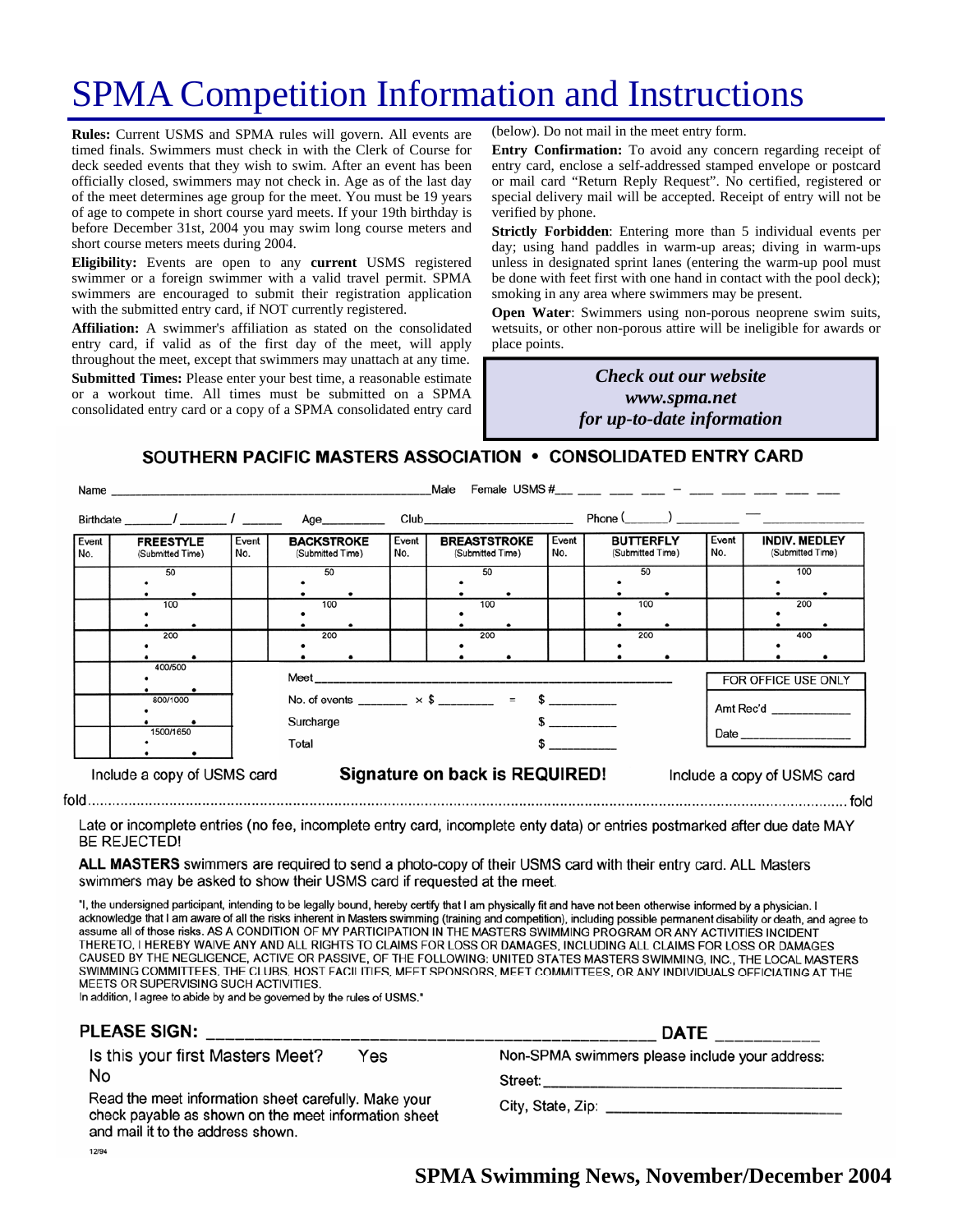## **Santa Clarita Short Course Meters Swim Meet Saturday, November 6th, 2004**

#### Sanction number: 334-033

**Location and Directions:** Santa Clarita Aquatic Center, 20850 Centre Pointe Pkwy. *From the north*: take I-5 to the Valencia Blvd exit in Valencia. Go east several miles (Valencia Blvd turns into Soledad Canyon Rd) to Ruether Ave. Turn right and cross over railroad tracks. Turn right at Centre Pointe Pkwy. Turn left into driveway for Aquatic Center. *From the south*: take I-5 to Hwy. 14 north. Exit at Placerita Canyon Rd. Turn left under the bridge. Turn right on Sierra Hwy. Turn left on Golden Valley Rd. Turn right on Centre Point Pkwy. Make a right into the driveway for the Aquatic Center. Parking available in both upper and lower parking lots.

**Entries:** The pre-entry postmark deadline is Saturday, October 30th. Deck entries for the 1500 m Freestyle will close at 8:45 a.m.; all other deck entries close at the conclusion of the 1500. Age on December 31st, 2004 determines age for the meet. You may swim at age 18 if your 19th birthday is before December 31st, 2004.

**Seeding:** All events will be deck-seeded slowest to fastest by entered time, ages and sexes combined. Check-in is not required in order to be deck-seeded, except swimmers must check in to swim the 1500 m Freestyle and the 400 m Freestyle.

**Relays:** All relays will be deck entered. Relay fees are \$2.00 per relay due upon entry. For each relay swimmer who is not entered in individual events, a fee of \$5.00 and a signed liability release must be submitted with the relay entry.

**Awards:** Individual: SPMA ribbons for places 1 to 3. Relay: SPMA ribbons for first place.

**Entry Fees:** \$20.00 per swimmer flat fee. Deck entries are allowed for a total of \$30.00.

**Checks payable to**: City of Santa Clarita

Mail consolidated entry card, a copy of your USMS card, and check to: Santa Clarita Aquatic Center, c/o Santa Clarita Masters Club, 20850 Centre Pointe Pkwy, Santa Clarita, CA 91355.

**Questions:** Meet Directors, Doug Botton, (661) 250-3771, dbotton@santaclarita.com; Jon Terwilliger, (661) 250-3760, jterwilliger@santaclarita.com.

> **Saturday, November 6, 2004**  1500 warm-up at 8:00 a.m. 1500 starts at 9:00 a.m. 1. 1500 m Freestyle (check-in required) Additional warm-up after 1500 Event #2 starts at noon 2. 200 m Mixed Freestyle Relay 3. 100 m Butterfly 4. 200 m Freestyle 5. 100 m Breaststroke 6. 50 m Freestyle 7. 200 m Individual Medley 8. 400 m Freestyle (check-in required) 9. 100 m Backstroke 10. 50 m Butterfly 11. 400 m Individual Medley 12. 200 m Breaststroke 13. 100 m Freestyle 14. 50 m Backstroke 15. 200 m Butterfly 16. 50 m Breaststroke 17. 200 m Backstroke 18. 200 m Mixed Medley Relay

### *IMPORTANT NOTE:*

*The difference between pre-entering a meet and entering on the day of the meet is now \$10, so as to encourage you to send in your entry and to get our meets started on time!* 

## **Southwest Masters Turkey Shoot at Pierce College Sunday, November 21st, 2004**

#### Sanction number: 334-034

**Location and Directions:** Pierce College Pool, an outdoor, 7-lane competition pool with two 25-meter warm-up lanes. 6201 Winnetka Ave., Woodland Hills. Take the 101 Freeway to Winnetka. Exit at Winnetka and go north one mile to the college. Winnetka is located 6 miles west of the San Diego Freeway (405) and Ventura Freeway (101) interchange.

**Entries:** The pre-entry postmark deadline is Saturday, November 13th. Entries for the 800 m Freestyle will close at 8:45 a.m. and at the conclusion of the 800 for all other events. Age on December 31st, 2004 determines age group for the meet. You may swim at age 18 if your 19th birthday is on or before December 31st, 2004.

**Seeding:** All events will be deck seeded slowest to fastest by entered time, ages and sexes combined. Check-in is not required in order to be deck seeded, except swimmers must check in to swim the 800 m Freestyle and the 400 m Individual Medley.

**Relays:** All relays will be deck entered. Relay fees are \$2.00 per relay due upon entry. For each relay swimmer who is not entered in individual events, a fee of \$5.00 and a signed liability release must be submitted with the relay entry. Event #8 is a rare 800 m Freestyle relay, a chance for a record. In event #16, men's, women's, mixed, freestyle or medley relays may be swum.

**Awards:** Individual: SPMA ribbons for places 1 to 3. Relay: SPMA ribbons for first place. Special awards for the swimmers who swim closest to their entered time in each event.

**Entry Fees:** \$3.00 per each individual event entered and a \$10.00 surcharge per swimmer. For swimmers in relays only, the fee is \$5.00. NOTE: deck entrants will pay an additional \$10.00 entry charge.

**Checks payable to**: Southwest Masters

Mail consolidated entry card, a copy of your USMS card, and check to: Southwest Masters, 7914 Sadring, West Hills, CA 91304.

**Questions:** Meet Director, Steve Schofield (818) 992-1820; Meet Processing, Robert Mitchell, mitchellrobert@cox.net.

#### **Sunday, November 21, 2004**

800 warm-up at 8:00 a.m. 800 starts at 9:00 a.m. 1. 800 m Freestyle (check in required) Additional warm-up after 800 Event #2 starts at 11:00 a.m. 2. 50 m Butterfly 3. 100 m Backstroke

- 4. 200 m Breaststroke
- 5. 50 m Freestyle
- 6. 100 m Butterfly
- 7. 200 m Backstroke
- 8. 800 m Freestyle Relay (men, women, mixed; deck enter)
- 9. 50 m Breaststroke
- 10. 100 m Freestyle
- 11. 200 m Butterfly
- 12. 50 m Backstroke
- 13. 100 m Breaststroke
- 14. 200 m Freestyle
- 15. 400 m Individual Medley
- 16. 200 m Relay (men, women, mixed; medley or freestyle; deck enter)

*Please read the general information on entering swim meets on the third page of this newsletter!*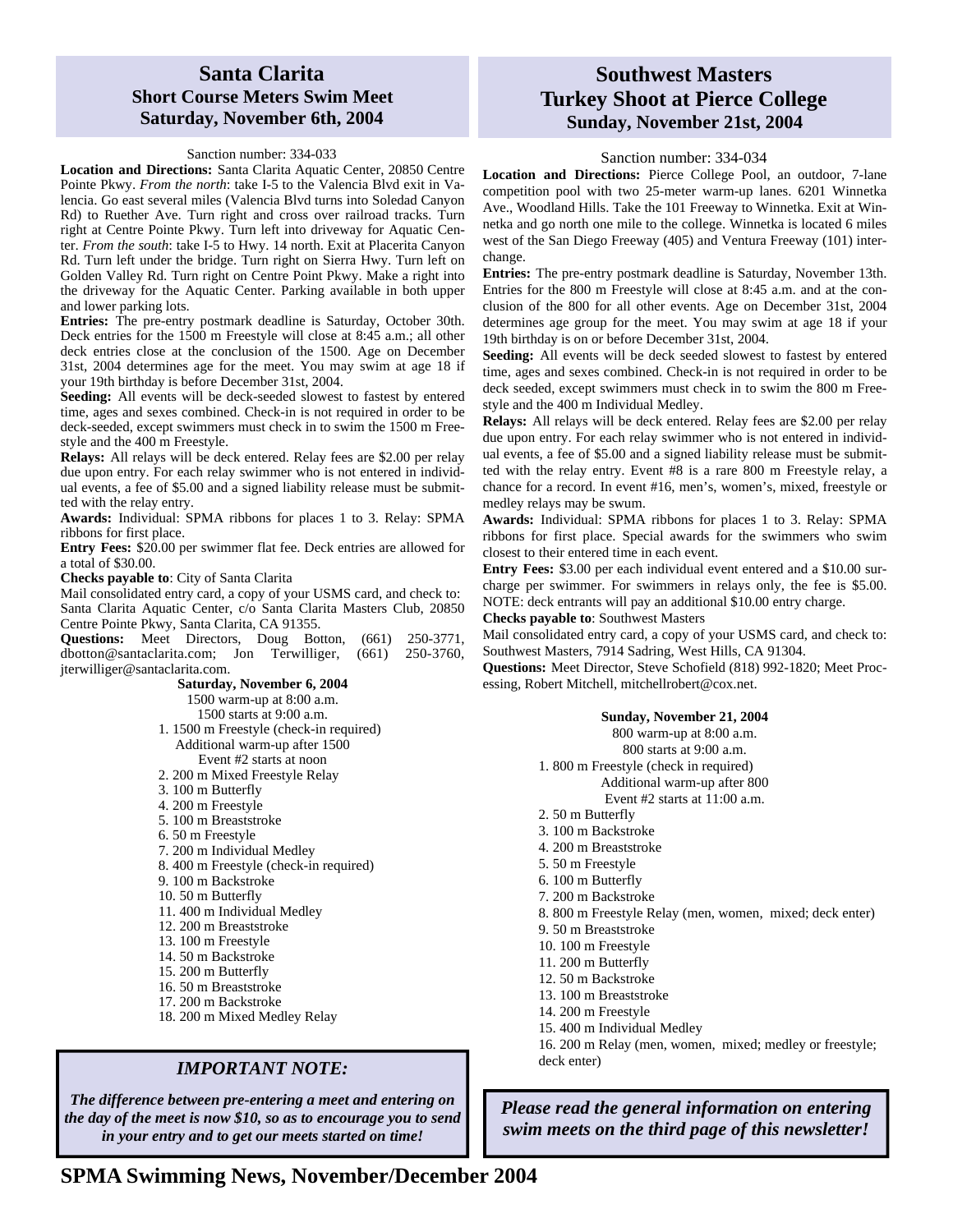# **Long Beach Grunions 2004 SPMA Regional and Southwest Zone SCM Championships Saturday to Monday, December 4th - 6th, 2004**

#### Sanction number: 334-035

**Directions:** The Belmont Plaza Olympic Pool, 4000 E. Olympic Plaza Dr., Long Beach CA 90803. Take the 405 Fwy. to the 7th Street exit. Go west on 7th Street to Redondo. Left on Redondo to Ocean Blvd. Left on Ocean to Termino. Right on Termino, Termino dead ends into pool parking. You can park on either side of the pool. All day parking passes will be available at the meet.

**Fees:** Flat fee of \$40.00 if postmarked before Friday, November 19th, 2004. Entry fee includes a meet T-shirt. Add a \$10.00 late fee for all entires POSTMARKED (or entered on-line) after Friday, November 19th. All entries MUST be RECEIVED by 6:00 p.m. Wednesday, November 24th. **No individual deck entries are allowed**. All relays will be deck entered. **Relay only swimmers** may do so for a \$10.00 fee (which does not include a meet T-shirt) and must sign a consolidated entry card. Swimmers are limited to entering a total of 8 individual events for the entire meet and no more than 5 individual events per day. There is no limit on relays, but swimmers may swim only one relay (men, women, or mixed) per event. Age on December 31st, 2004 determines age group for the meet.

**Seeding:** All individual events plus the 400 and 800 meter relays will be seeded and swum slowest to fastest. The 200 meter relays will be seeded by age group. Men and women will be seeded together for the 800 and 1500 m Freestyle and 400 m Individual Medley, based on entry time. Men and women will swim separately for all other individual events. Scoring will be by gender and age group. The 1500 m Freestyle may be limited to the first 80 entries at the discretion of the meet manager.

**Timing:** Electronic timing will be used and two timers per lane will be provided. Clubs are requested to assist with timing where possible.

**Check-in:** Check-in is required for the 400, 800 and 1500 m Freestyles and the 400 IM. Telephone check-in is available for the 1500 from 9:00 a.m. until noon, and for the 400 IM and 800 Free from 9:00 a.m. until 2:00 p.m. on Monday, December 6th by calling (562) 856-1116 during those hours.

**Awards:** Individual: SPMA medals for places 1 to 3 and SPMA ribbons for places 4 to 6 for each age group and gender. Relays: SPMA medals for 1st place, SPMA ribbons for 2nd and 3rd places. There will be special awards for high point male and female swimmer in each age group, based on points from individual events. Awards to the top 8 teams, based on combined scoring for men and women, individual events plus relays.

**Entries:** Mail consolidated entry card, copy of USMS card, and check (payable to: Long Beach Grunions) to LB Grunions, c/o Tom Boyd, 920 Orizaba Ave., Long Beach, CA 90804. Receipt of entry will NOT be verified by phone. Send a SASE or stamped postcard for return receipt. On-line entries will be available at www.lbgrunions.com after October 10th.

**Social event:** The Grunions will host a social at the beautiful LaPalapa (adjacent to pool) on Saturday evening from approximately 5 to 7 p.m. The social is limited to the first 85 people to sign up. Cost is \$15.00 per person. Sign up will be at the meet. The menu is Chicken Enchiladas with white garlic cream sauce, Cuban rice, refried beans and chayote slaw, along with Pasta Primavera and bread. Soda, coffee, and tea are included. A full bar will be available after 7:00 p.m. and a jazz band bill play from 8:30 p.m.

**Questions:** Call (562) 856-1116 or send an email to Tom Boyd at tboyd90807@aol.com. For hotels, information, and directions, go to www.lbgrunions.com and click on 2004 SCM Regionals.

#### **Saturday, December 4th Warm-up at 8:00 a.m. Meet starts at 9:00 a.m.**

- 1. Women's 400 m Freestyle 2. Men's 400 m Freestyle 3. Women's 50 m Butterfly 4. Men's 50 m Butterfly<br>5. Women's 200 m Frees 5. Women's 200 m Freestyle Relay 6. Men's 200 m Freestyle Relay 7. Women's 100 m Backstroke 8. Men's 100 m Backstroke 9. Women's 200 m Freestyle 10. Men's 200 m Freestyle 11. Women's 100 m Individual Medley 12. Men's 100 m Individual Medley<br>13. Mixed 200 m Medley Relay Mixed 200 m Medley Relay 14. Women's 200 m Butterfly 15. Men's 200 m Butterfly 16. \*400 m Medley Relay (Men's, Women's, and Mixed) 17. Women's 50 m Freestyle
- 18. Men's 50 m Freestyle
- 19. Women's 100 m Breaststroke
- 20. Men's 100 m Breaststroke
- 21. \*400 m Freestyle Relay (Men's, Women's, and Mixed)

#### **Sunday, December 5th Warm-up at 8:00 a.m. Meet starts at 9:00 a.m.**

- 22. Women's 100 m Butterfly<br>23. Men's 100 m Butterfly Men's 100 m Butterfly
- 24. Women's 50 m Breaststroke
- 25. Men's 50 m Breaststroke
- 26. Women's 200 m Backstroke
- 27. Men's 200 m Backstroke
- 28. Women's 200 m Medley Relay<br>29. Men's 200 m Medley Relay
	- Men's 200 m Medley Relay
- 30. Women's 100 m Freestyle
- 31. Men's 100 m Freestyle
- 32. Women's 200 m Breaststroke
- 33. Men's 200 m Breaststroke
- 34. Mixed 200 m Freestyle Relay 35. Women's 50 m Backstroke
- 36. Men's 50 m Backstroke
- 37. Women's 200 m Individual Medley
- 38. Men's 200 m Individual Medley
- 

39. \*800 m Freestyle Relay (Men's, Women's and Mixed)

\***Relays:** A swimmer may swim only one relay in each of event 16, 21, and 39 (e.g., Women, Men or Mixed).

#### **Monday, December 6th Warm-up at noon**

#### **Meet starts at 1:00 p.m.**

Check in for 1500 m Freestyle closes at 12:30 p.m. 40. 1500 m Freestyle (Women and Men)

Check in for the 400 m Individual Medley closes at 2:00 p.m.

- 41. Women's 400 m Individual Medley
- 42. Men's 400 m Individual Medley
- Check in for the 800 m Freestyle closes at 4:00 p.m.
- 43. 800 m Freestyle (Women and Men)

# Out of the Woodwork and into the Pool

As of the end of September, the number of registered swimmers in SPMA for 2004 is over 2900, an increase of almost 400 swimmers from the total for 2003. We have nine swimmers who have reappeared after a nine-year absence, and ten swimmers who have reappeared after a ten-year absence.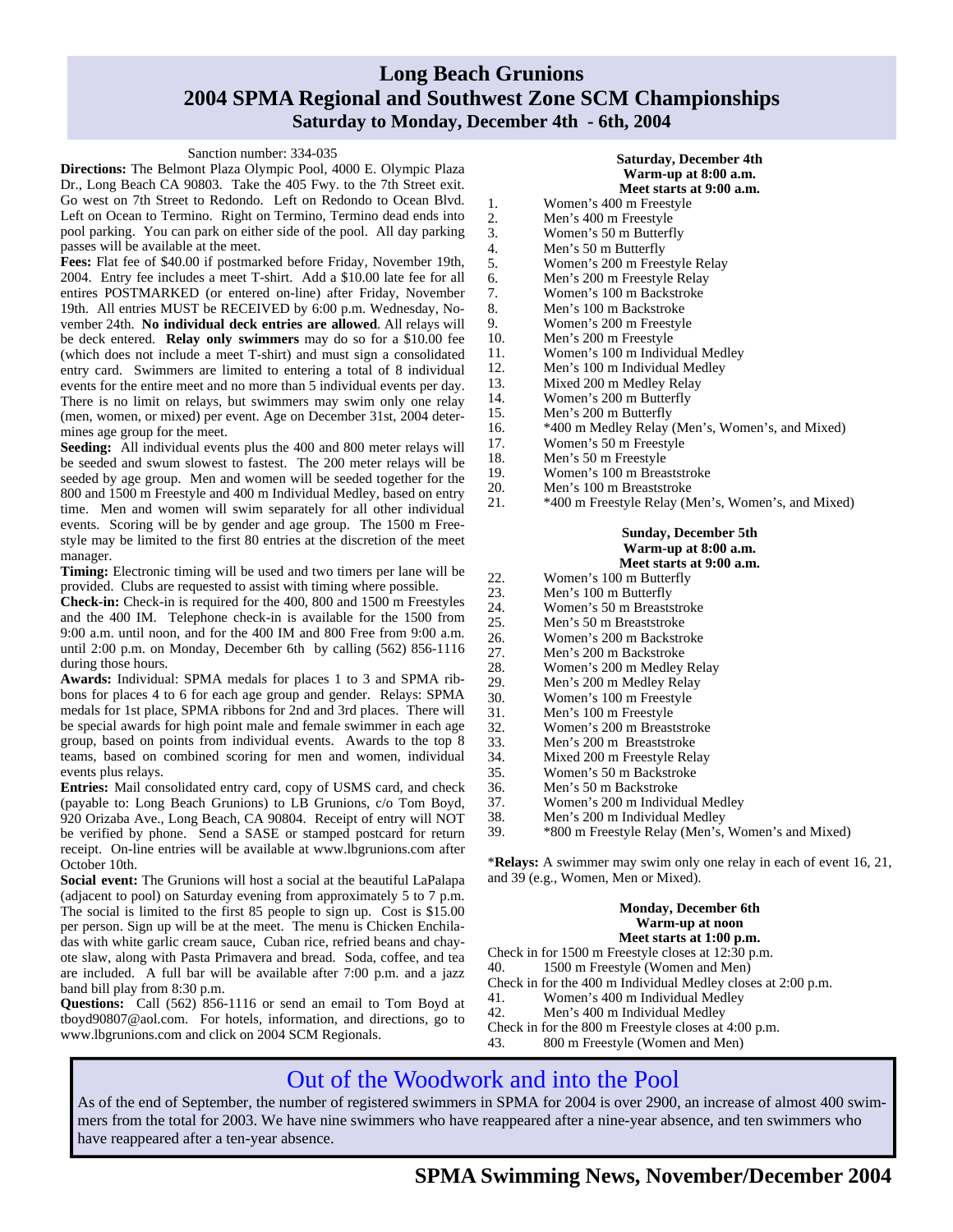# **Las Vegas Masters SCY Meet Saturday, January 15th, 2005**

#### Sanction number: 335-002

**Location and Directions:** Desert Breeze Park, 8275 W. Spring Mountain Road, indoor 50-meter by 25-yard pool. Six lanes will be available for warm-up. From the I-15 Fwy., take the Flamingo Road exit (#38). Take the Flamingo Road west 3.54 miles. Turn right onto South Rainbow Blvd. and go 0.78 miles. Turn left onto Spring Mountain Road and go 1.70 miles.

**Entries:** The pre-entry postmark deadline is Monday, January 10th, 2005. Deck entries will close at 12:30 p.m. for the first six events. Age on January 15th determines age group for the meet. You must be at least 18 to compete.

**Seeding:** All events will be deck-seeded slowest to fastest, by entered time, ages and sexes combined. Check-in is not required in order to be deck seeded, except swimmers must check in to swim the 500 yd. Freestyle and the 400 yd. Individual Medley.

**Relays:** All relays will be deck entered. Relay fees are \$2.00 per relay due upon entry. For each relay swimmer who is not entered in individual events, a fee of \$5.00 and a signed liability release must be submitted with the relay entry.

**Awards:** Individual: SPMA ribbons for places 1 to 3. Relay: SPMA ribbons for first place.

**Entry Fees:** \$2.00 for each individual event entered and a \$10.00 surcharge per swimmer. For swimmers in relays only, the fee is \$5.00. NOTE: deck entrants will pay an additional \$10.00 entry charge.

**Checks payable to**: Southwest Masters

Mail consolidated entry card, a copy of your USMS card, and check to: Las Vegas SCY Meet, 7914 Sadring Ave., West Hills, CA 91304.

**Questions:** Meet Director, Victor Hecker, (702) 247-7788; Meet Entries, Steve Schofield (818) 992-1820.

#### **Saturday, January 15, 2005**

Warm-up at noon

- Events start at 1:00 p.m.
- A. 200 yd. Mixed Medley Relay
- 1. 500 yd. Freestyle
- 2. 100 yd. Individual Medley
- 3. 50 yd. Butterfly
- 4. 100 yd. Backstroke
- 5. 200 yd. Freestyle
- 6. 50 yd. Breaststroke
- B. 200 yd. Mixed Freestyle Relay
- 7. 100 yd. Butterfly
- 8. 50 yd. Freestyle
- 9. 50 yd. Backstroke
- 10. 400 yd. Individual Medley
- 11. 100 yd. Breaststroke
- 12. 100 yd. Freestyle

# **New Additions to the Video/DVD Library**

- ♦ American Red Cross Swimming and Diving Skills, the new 2004 video covers all strokes and diving.
- Swim Fast: Butterfly (DVD), featuring Michael Phelps
- Swim Fast: Breaststroke (DVD), featuring Ed Moses
- Swim Fast: Freestyle (DVD), featuring Lindsay Benko

See the last page of the newsletter for information on the SPMA lending library.

# **El Segundo Masters 11th Gary Grandi Memorial Swim Saturday, January 29th, 2005**

#### Sanction number: 335-003

**Location and Directions:** Indoor pool at Urho Saari Swim Stadium has 8 lanes, of which 7 lanes will be used for competition, and one for warm-up. El Segundo is located south of L. A. Airport. From north or south on the 405, 110, 710, or 605 Fwy. take the 105 Fwy. west, until it turns into Imperial Hwy. Turn left when you reach Main Street, and drive five blocks (south) to Mariposa. Turn right on Mariposa and the pool is two short blocks west of Main Street. Parking can be found in the lot on the corner of Mariposa and Main as well as on the streets surrounding the facility. Go to www.spma.net/infoelsm.htm for a map to the pool.

**Entries:** The pre-entry postmark deadline is Wednesday, January 19th, 2005. Deck entries will close at 9:30 a.m. Age on January 29th determines age group for the meet. You must be at least 18 to compete.

**Seeding:** All events will be deck-seeded slowest to fastest, by entered time, ages and sexes combined.

**Awards:** Individual: SPMA ribbons for places 1 to 3. All swimmers will automatically be entered in a drawing for free prizes.

**Entry Fees:** \$15 entry fee for up to 5 events. NOTE: Deck entrants will pay an additional \$10.00 entry charge.

**Checks payable to**: City of El Segundo

Mail consolidated entry card, a copy of your USMS card, and check to: Wayne McCauley, 12841 Hawthorne Blvd. #302, Hawthorne, CA 90250.

**Questions:** Meet Director, Wayne McCauley, (310) 702-6393, breastroker@usa.net.

#### **Saturday, January 29, 2005**

Warm-up at 9:00 a.m.

- Meet starts at 10:00 a.m. 1. 100 yd. Individual Medley
- 2. 50 yd. Breaststroke
- 3. 50 yd. Butterfly
- 4. 200 yd. Freestyle
- 5. 200 yd. Individual Medley
- 6. 100 yd. Backstroke
- 7. 100 yd. Butterfly
- 8. 100 yd. Breaststroke
- 9. 100 yd. Freestyle
- 10. 50 yd. Backstroke
- 11. 50 yd. Freestyle

## More problems with SPMA-NEWS emails

We are continuing to have a variety of problems with the SPMA-NEWS emails.

AOL seems to be delivering some emails up to two months after they are sent. I have no control over the emails once they leave my Outbox, so please complain to AOL about the delays (you're paying them good money for service, so request that they provide it!).

Hotmail and Yahoo are both rejecting some emails from SPMA with the error "too many recipients." I have tried to work with these ISPs to allow our emails through, but have had no success.

One option that may help is to put registrar@spma.net in your address book, contact list, or safe list.

> Julie Heather SPMA Registrar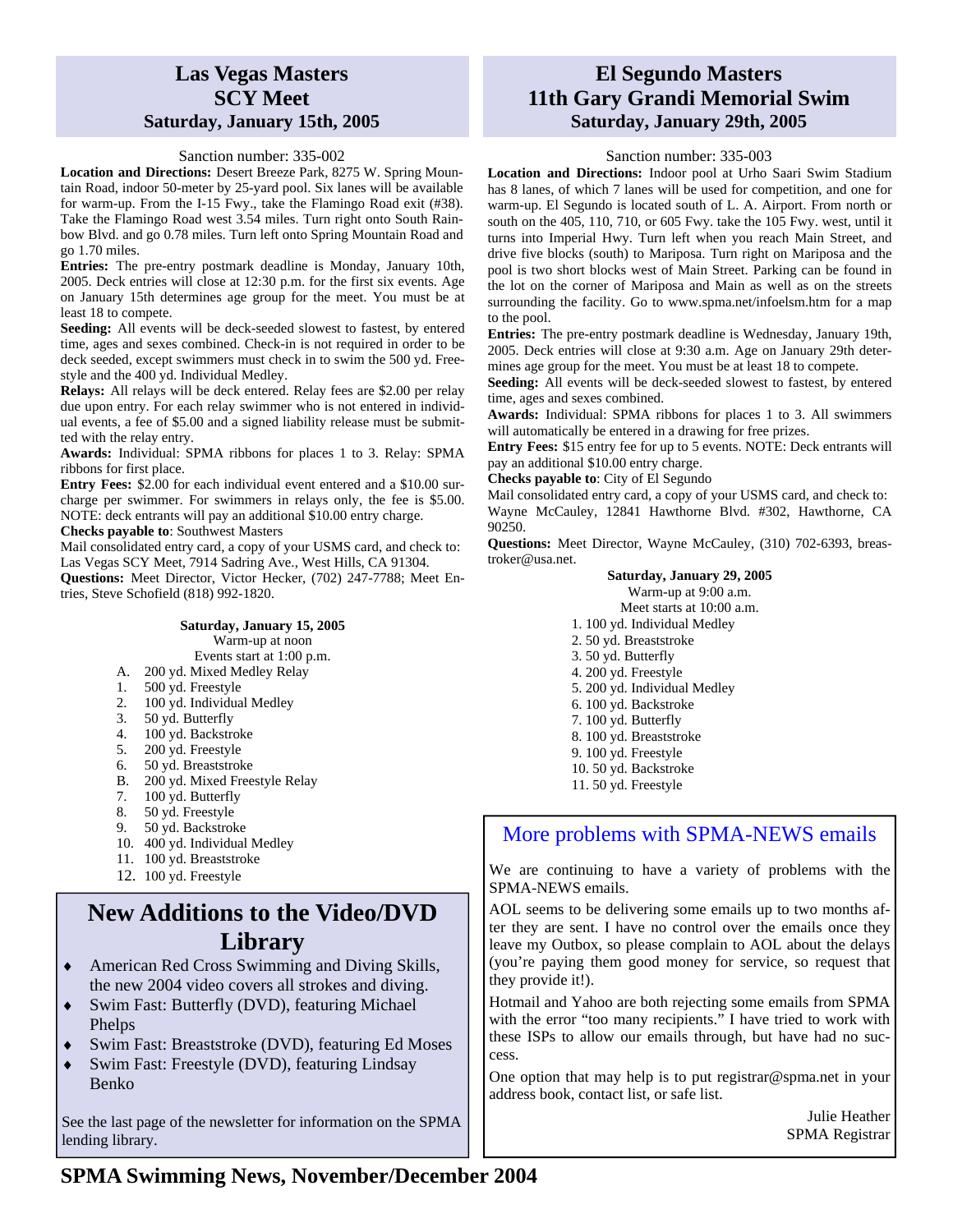# **Southern Pacific Masters Association**  *2005 Membership Form*

| <b>United States Masters</b><br>Swimming, Inc. $&$                                                                                                                                                                                                                                      |                                                                  | PLEASE PRINT CLEARLY<br>Your name on this form and on meet entry forms must be identical.                                                                                                                                                                                                                                                                                                                                                                                                                                                                                                                                                                                                                                                                                                                                                                                                                       |                                           |     |                                                                                                                            |  |  |
|-----------------------------------------------------------------------------------------------------------------------------------------------------------------------------------------------------------------------------------------------------------------------------------------|------------------------------------------------------------------|-----------------------------------------------------------------------------------------------------------------------------------------------------------------------------------------------------------------------------------------------------------------------------------------------------------------------------------------------------------------------------------------------------------------------------------------------------------------------------------------------------------------------------------------------------------------------------------------------------------------------------------------------------------------------------------------------------------------------------------------------------------------------------------------------------------------------------------------------------------------------------------------------------------------|-------------------------------------------|-----|----------------------------------------------------------------------------------------------------------------------------|--|--|
| Southern Pacific<br>Masters Association                                                                                                                                                                                                                                                 | <b>Last Name</b><br><b>First Name</b><br>Middle Initial          |                                                                                                                                                                                                                                                                                                                                                                                                                                                                                                                                                                                                                                                                                                                                                                                                                                                                                                                 |                                           |     |                                                                                                                            |  |  |
| $2005$ Membership<br><b>Application</b>                                                                                                                                                                                                                                                 | <b>Mailing Address</b>                                           |                                                                                                                                                                                                                                                                                                                                                                                                                                                                                                                                                                                                                                                                                                                                                                                                                                                                                                                 |                                           |     | Home Phone No.                                                                                                             |  |  |
| $\Box$ Renewal<br>Previous number if known:                                                                                                                                                                                                                                             | City                                                             |                                                                                                                                                                                                                                                                                                                                                                                                                                                                                                                                                                                                                                                                                                                                                                                                                                                                                                                 | <b>State</b>                              | Zip | Daytime Phone No.                                                                                                          |  |  |
| $\Box$ New Registration                                                                                                                                                                                                                                                                 | Date of Birth<br>Month/Day/Year                                  |                                                                                                                                                                                                                                                                                                                                                                                                                                                                                                                                                                                                                                                                                                                                                                                                                                                                                                                 | Age                                       | Sex | Email Address (print in ALL CAPS)                                                                                          |  |  |
| CLUB (If left blank, you will remain with your 2004 club, or "unattached" if new)                                                                                                                                                                                                       |                                                                  |                                                                                                                                                                                                                                                                                                                                                                                                                                                                                                                                                                                                                                                                                                                                                                                                                                                                                                                 |                                           |     | Today's Date                                                                                                               |  |  |
| <b>Emergency Contact (optional)</b>                                                                                                                                                                                                                                                     |                                                                  |                                                                                                                                                                                                                                                                                                                                                                                                                                                                                                                                                                                                                                                                                                                                                                                                                                                                                                                 |                                           |     | Phone No. of emergency contact                                                                                             |  |  |
| questions or problems with your membership)                                                                                                                                                                                                                                             |                                                                  |                                                                                                                                                                                                                                                                                                                                                                                                                                                                                                                                                                                                                                                                                                                                                                                                                                                                                                                 |                                           |     | Opt out of SPMA-NEWS email list (check this box if you would only like SPMA to use your email address to contact you about |  |  |
| $\Box$ I am a coach                                                                                                                                                                                                                                                                     | $\Box$ I am a certified official                                 |                                                                                                                                                                                                                                                                                                                                                                                                                                                                                                                                                                                                                                                                                                                                                                                                                                                                                                                 | $\Box$ I would like to volunteer for SPMA |     |                                                                                                                            |  |  |
| <b>Annual Fee: \$35</b>                                                                                                                                                                                                                                                                 | \$                                                               |                                                                                                                                                                                                                                                                                                                                                                                                                                                                                                                                                                                                                                                                                                                                                                                                                                                                                                                 |                                           |     | "I, the undersigned participant, intending to be legally bound, hereby certify                                             |  |  |
| <b>Optional Donations:</b><br>$$1.00 (or $)$ to SPMA<br>$$1.00$ (or \$ ) to USMS<br><b>Endowment Fund</b><br>$$1.00 (or \$ (b) to theInternational Swimming Hall $of FameTOTAL ENCLOSEDMake check payable to SPMA,Mail to:SPMAc/o Julie Heather957 N. El Molino Ave.Pasadena, CA 91104$ | $\frac{\text{S}}{\text{S}}$<br>$\frac{\text{S}}{\text{S}}$<br>\$ | that I am physically fit and have not been otherwise informed by a physi-<br>cian. I acknowledge that I am aware of all the risks inherent in Masters<br>Swimming (training and competition), including possible permanent disabil-<br>ity or death, and agree to assume all of those risks. AS A CONDITION OF<br>MY PARTICIPATION IN THE MASTERS SWIMMING PROGRAM OR<br>ANY ACTIVITIES INCIDENT THERETO, I HEREBY WAIVE ANY<br>AND ALL RIGHTS TO CLAIMS FOR LOSS OR DAMAGES, INCLUD-<br>ING ALL CLAIMS FOR LOSS OR DAMAGES CAUSED BY THE NEG-<br>LIGENCE, ACTIVE OR PASSIVE, OF THE FOLLOWING: UNITED<br>STATES MASTERS SWIMMING, INC., THE LOCAL MASTERS<br>SWIMMING COMMITTEES, THE CLUBS, HOST FACILITIES, MEET<br>SPONSORS, MEET COMMITTEES, OR ANY INDIVIDUALS OFFICI-<br>ATING AT THE MEETS OR SUPERVISING SUCH ACTIVITIES. In ad-<br>dition, I agree to abide by and be governed by the rules of USMS." |                                           |     |                                                                                                                            |  |  |
|                                                                                                                                                                                                                                                                                         |                                                                  | <b>Signature</b>                                                                                                                                                                                                                                                                                                                                                                                                                                                                                                                                                                                                                                                                                                                                                                                                                                                                                                |                                           |     |                                                                                                                            |  |  |

Benefits of 2005 SPMA Membership

- The opportunity to meet and train with some of the most experienced coaches and swimmers in the area.
- The benefit of coaching and training with our member clubs throughout the country requiring USMS membership.
- A subscription to the USMS national magazine, a bi-monthly swimming publication which runs concurrently with your membership.
- Liability insurance for your club and meet sponsors.
- Secondary accident insurance.
- Borrowing privileges from the SPMA videotape and book library.
- SPMA Swimming News, featuring up-to-date information on events occurring in our area and helpful articles on health and swimming.
- The privilege of participating in any SPMA or USMS sanctioned postal, pool, and open water events or clinics.
- Information and advice from the SPMA office to answer your swimming related questions or concerns.

*2005 USMS Registration is valid through December 31, 2005* 

**Help SPMA keep costs down by sending in your registration form now. We won't have to invoice you, and you will have uninterrupted delivery of the USMS magazine and the SPMA newsletter.**